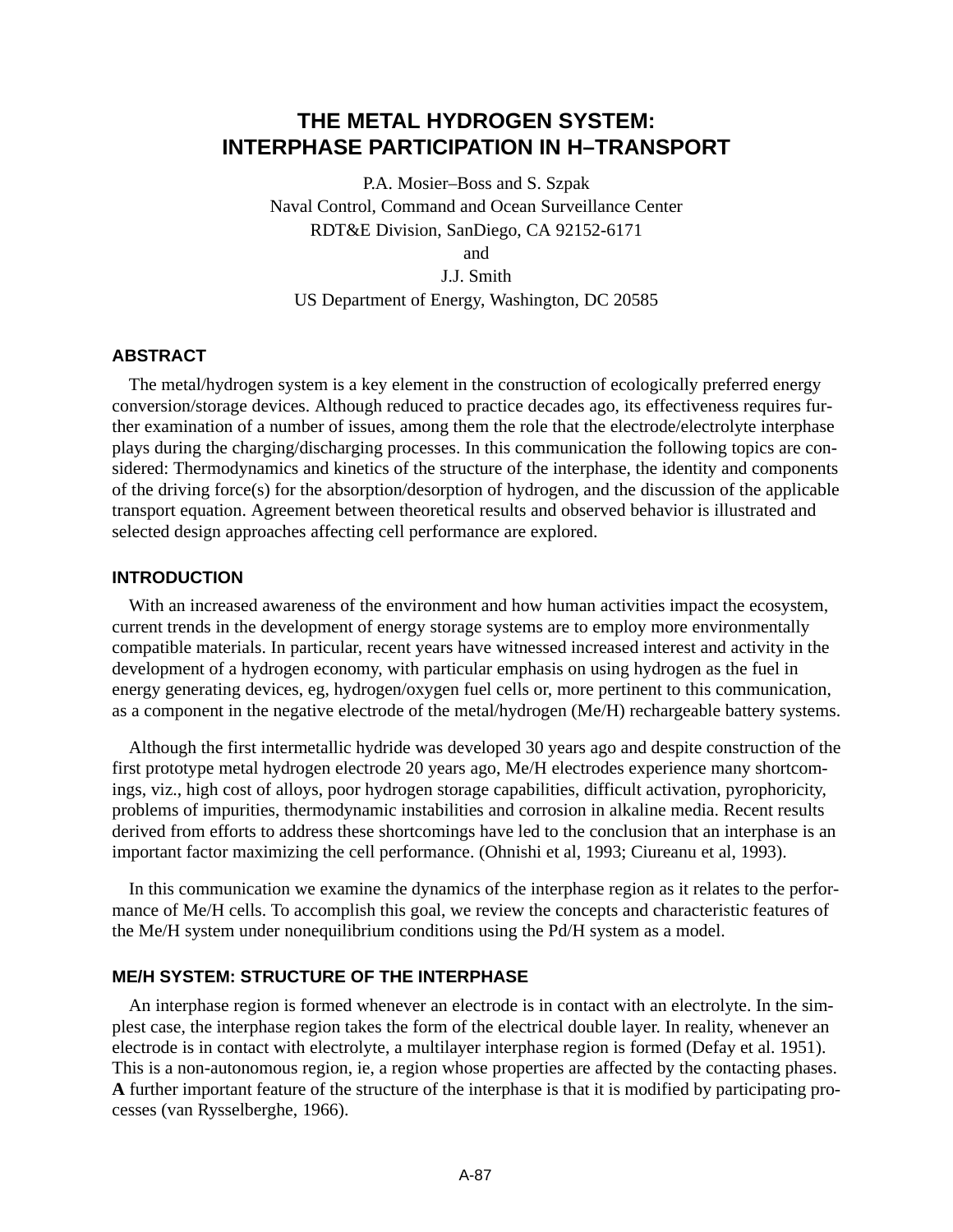The origin of surface tension on metals is attributed to auto-diffusion of atoms from the surface to the bulk resulting in lattice contraction of the surface atoms, changes in spacing between atomic layers and polarization effects (Defay et al, 1951). The simplest model of the Pd/H interphase is illustrated in Fig. 1a (Schlapbach, 1991). Here, the Pd surface is in contact with gaseous hydrogen. Following the dissociative adsorption, the Pd surface undergoes a reconstruction process to accomodate adsorbed hydrogen and a redistribution of adsorption sites (Protopopoff and Marcus, 1991). As the concentration of adsorbed hydrogen increases, the physically adsorbed hydrogen penetrates the surface and occupies sites underneath the first atomic layer. This chemisorbed hydrogen promotes a strong surface reconstruction.

When the Pd electrode is in contact with an aqueous electrolyte, a new situation arises. The inclusion of electrolyte modifies the interphase by adding a complex structure on the solution side. In this new situation, hydrogen is brought to the surface by charge transfer reaction and split into two streams: one entering the metal lattice, the other escaping as gaseous hydrogen. The resulting interphase structure is illustrated in Fig. 1b. According to this model, cathodic polarization produces weakly adsorbed hydrogen which is transferred into the Pd lattice by a twostep process: (i) hydrogen entering the interphase H(a)  $\rightarrow$  H( $\lambda^*$ ) and (ii) transitting into the bulk electrode, H( $\lambda^*$ )  $\rightarrow$  H(b). Briefly, in this model, a paliadium/electrolyte interphase consists of two sharply defined regions with discontinuous physico-chemical properties (Bucur and Bota, 1983). However, there exists a common adsorption surface in contact with, and affected by, homogeneous solid and liquid phases. This concept was further extended by emphasizing its non-autonomous character (Szpak et al. 1992). In particular, they defined a transfer zone  $\lambda^* = \lambda_s + \lambda_e$ , where  $\lambda_s$  and  $\lambda_e$  denote those segments of the solid and electrolyte phase that actively participate in, and/or dominate, the transport of hydrogen between the latter, Fig. 1c (Szpak et al. 1994). By splitting the interphase into several distinct layers, it is possible to identify processes that control the transport of hydrogen during the potential sweep and to examine the effect of electrolyte composition and electrode surface morphology on that transport. These observations lead to tentative conclusions that the structure and properties of the  $\lambda^*$  part of the interphase are potential dependent. Also, it is apparent from the behavior of the current/potential  $(j/n)$ curves generated by slow scan voltammetry that the interphase region contains positively charged species, perhaps the  $[H...H]^+$  complex proposed by Horiuti and subject of a spirited discussion between Horiuti and Bockris (Horiuti, 1961). Curiously, there is a degree of similarity with the solid/ gas system where three energetically different states of hydrogen exist (Auer and Grabke, 1974).

#### **DYNAMICS OF THE INTERPHASE**

The question that arises naturally: Is the interphase an active element in the course of hydrogen transport across it? The answer is yes. Furthermore, if an analogy to the behavior of a thoroughly investigated liquid/liquid interphase can be invoked, then the review of the latter would be helpful in guiding the discussion concerning the dynamics of hydrogen transport. The use of this analogy seems natural inasmuch as the solid/liquid interphase is also a system under tension as indicated by, eg, the lattice contraction/extension following adsorption (Lennard-Jones and Dent, 1928). The evidence indicates that, in all systems the dynamic character of the interphase is driven by the energetics associated with the transport itself.

Taking as a common starting point that a surface separating two phases can be visualized as a membrane in tension or compression, we can examine its behavior under any prescribed set of events. For example, at low concentration of transported species, the rate of transport in liquid/liquid systems varies with time in a manner resembling a pumping action of the interphase (Szpak, 1961). This action clearly identifies the interfacial region as a separate phase and indicates that time-dependent driving forces act upon the transported species. As the concentration of the material at the interphase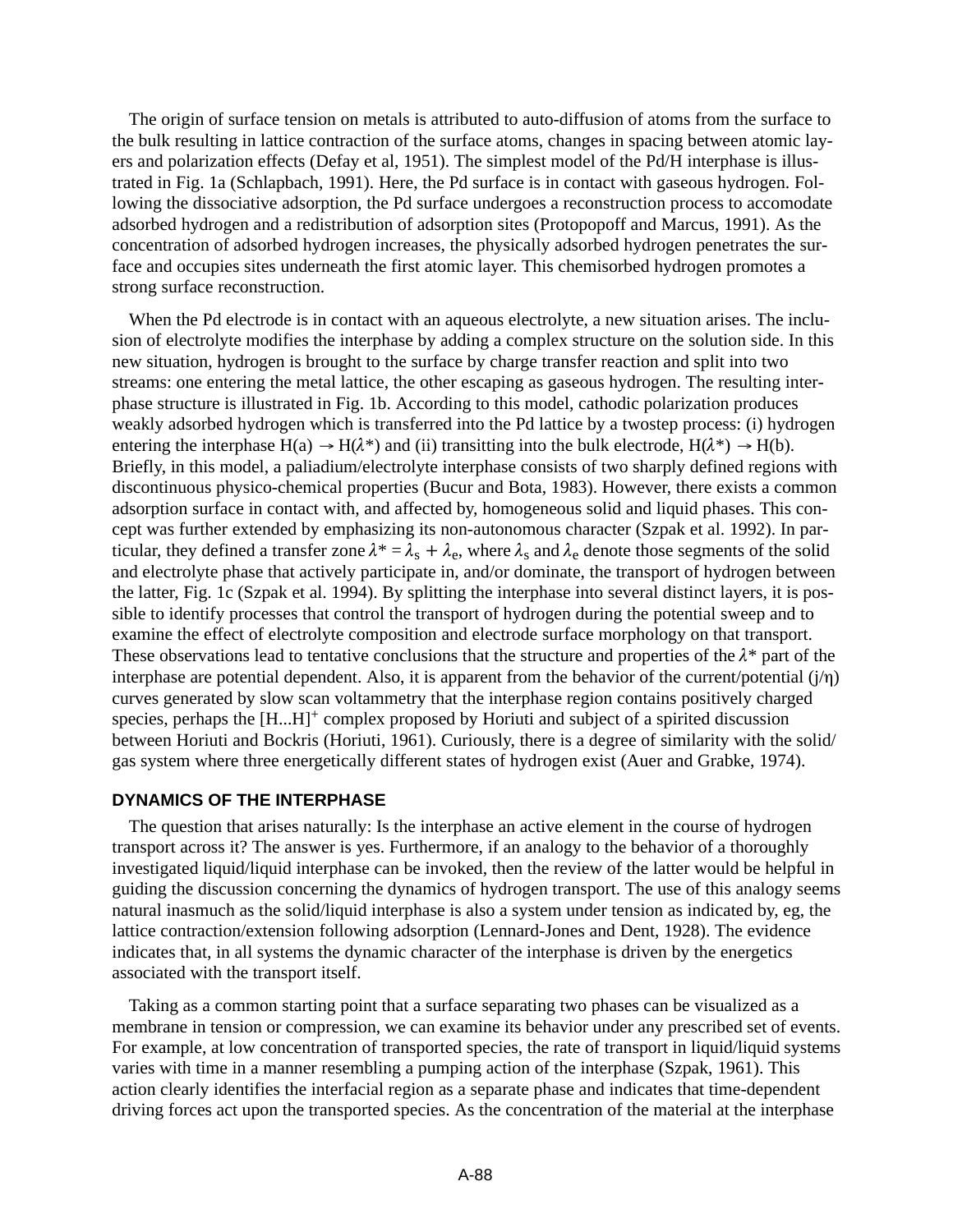increases, the pumping action is often transformed into violent eruptions (Nassenstein and Kraus, 1956). Violent eruptions are associated with rapid release of stored energy, again identifying the interphase as a kind of interfacial engine, a term coined by Sternling and Scriven (1959) while discussing instabilities arising from small temperature or concentration fluctuations accompanying the transport of a substance between two immiscible phases. Clearly, the interphase region constitutes an active element whose activity can be modified by a number of factors, all being the manifestation of changes in the energy content of the interphase.

#### **HYDROGEN SORPTION IN ELECTROCHEMICAL SYSTEMS**

The examination of the role of the interphase is facilitated by an experimental arrangement where the surface to volume ratio is maximized, as illustrated in Fig. 2, and where the effect of surface morphology is clearly displayed. This requirement can be satisfied by employing palladium black (Chevillot et al. 1975) or by a codeposition process whereby palladium is electroplated from aqueous solution in the presence of evolving hydrogen (Szpak et al. 1992).

The interphase dynamics is particularly well displayed by slow scan voltammetry of the codeposition process. During the charge transfer the interphase region is an open system in which a number of consecutive processes takes place. These processes include transport of the reactants from the bulk to the electrode surface by diffusion, adsorption on the electrode surface, charge transfer and desorption of the reaction products followed by transport of reaction products away from the electrode surface. In a discharging battery, the same processes occur; however, in a battery the electrons ultimately flow into an external circuit where the electrical work is delivered. The dynamics of the codeposition process is best discussed by considering Fig. 3 which is the schematic representation of the superposition of the  $j_n/\eta$ ; n = 1,2 relation of partial currents upon a portion of a Pourbaix diagram indicating thermodynamic stability of water. The driving force for each partial charge transfer reaction is given by  $(\Delta\Phi - \Delta\Phi_{0,n})$  where  $\Delta\Phi$  is the Galvani potential difference and  $\Delta\Phi_{0,n}$ 's are the respective equilibrium potentials. Here, we assume independent charge transfer reactions and ignore the small shift in the Galvani potential difference associated with the alloy formation (Gorbunova and Polukarov, 1967).

A detailed picture of the dynamics of the interphase during the codeposition is presented in Fig. 4, where the dominant fluxes consistent with the voltammogram shape are indicated. At equilibrium, the composition of the interphase is such as to maintain equality of chemical potentials resulting in no net flux across all segments of the interphase. However, as soon as the electrode is polarized, the composition of the interphase changes, as indicated by the magnitude and direction of transported species, solid arrows for the  $Pd^{2+} + 2e^- \rightarrow Pd$  reaction, and open arrows for the hydrogen flux. The electrodeposition of metallic palladium at the diffusion limited rate occurs throughout the potential span investigated, cf. Fig. 3. In particular, upon initiation of the cathodic sweep, Fig. 4 segment 1, only the reduction of  $Pd^{2+}$  ions occurs. Within this potential range, only the hydrogen present in the bulk electrode can enter the interphase region, specifically the  $\lambda_s$  part of the interphase. The situation changes abruptly at point D where the hydrogen sorption is rapid. At this point a significant increase in cathodic current is observed which is attributed to the high activity of the freshly prepared Pd layer arising, most likely, from surface restructuring and the creation of new adsorption sites. At more negative potentials, Fig. 4, segment 3, sorption into the freshly formed palladium layer is fast while slower transport by diffusion into the bulk initiates the formation of a resistive (supercharged) layer, I\*. A direct consequence of the simultaneous rapid accumulation of sorbed hydrogen in the  $\lambda_{s}$ – layer and the deposition of metallic Pd is the formation of thin layer, I\*, having a high H/Pd ratio. This layer becomes part of the bulk electrode and represents a barrier for H transport due to the strong dependence of the diffusion coefficient on the H/Pd atomic ratio. As the cathodic polarization is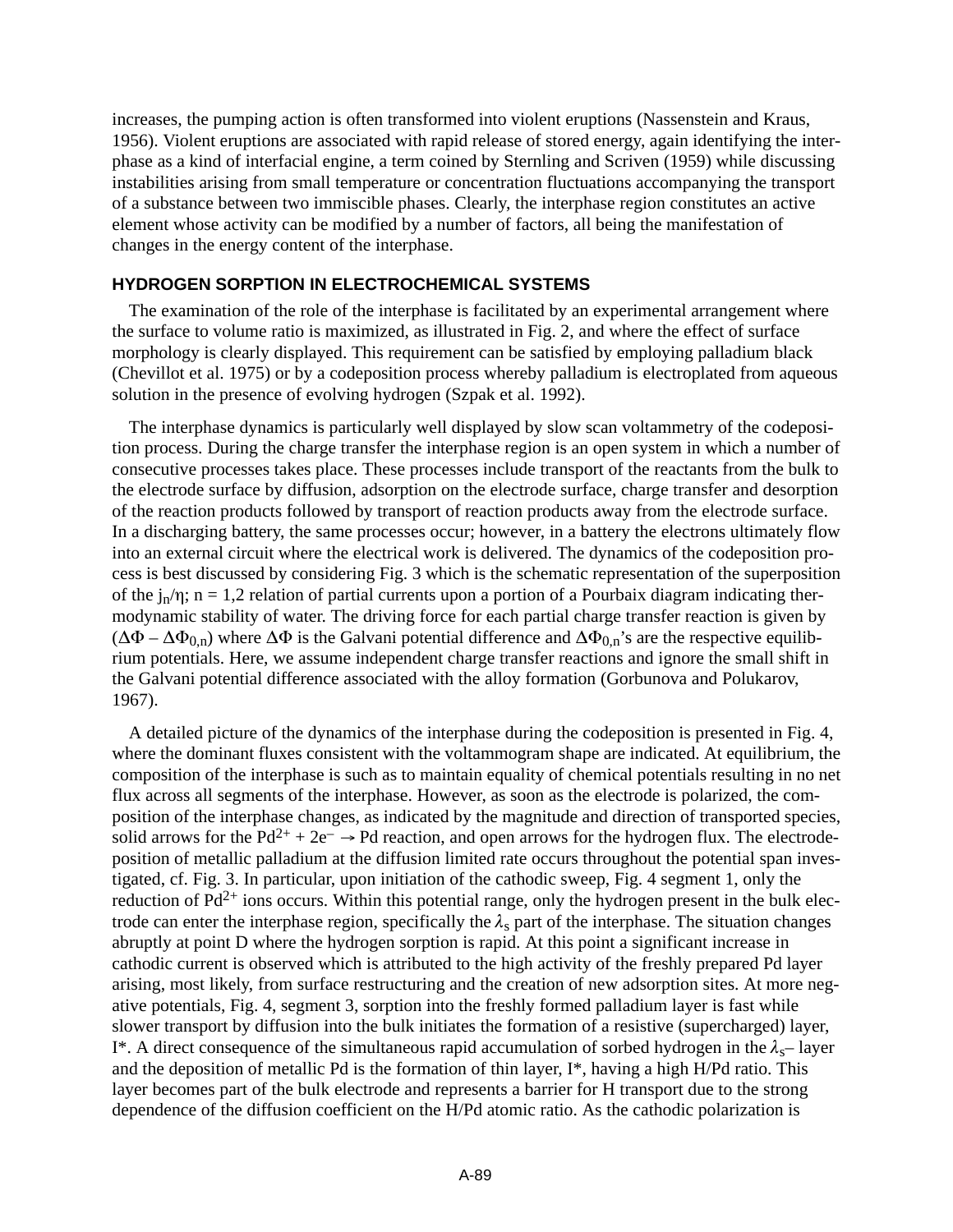increased, the resistive layer increases the hydrogen concentration in the interphase to the point where the Tafel recombination is the dominant reaction, Fig.4, segment 4.

Upon scan reversal the interphase behaves as follows: Immediately after scan reversal, Fig. 4 segment 5, the partial current  $j_2$  becomes less while  $j_1$  remains at its limiting value. This change in ratio results in thinning of the supercharged region. With further increase in the electrode potential, the cathodic current becomes less than  $j_{1,lim}$  indicating reversal of  $j_2$  due to the oxidation of the weakly adsorbed hydrogen, Fig. 4 segment 6, followed by the oxidation of strongly adsorbed hydrogen, Fig. 4 segment 7.

The slow scan voltammetry indicates that the oxidation of weakly and strongly adsorbed species is independent of each other which means that the transition between these species is slow and that hydrogen diffusion into the bulk electrode occurs after a complete saturation of the surface. Structurally, this means that the interaction of screened protons modifies the potential field near metallic ions, and the repelling action tends to dilate the crystal structure. To a first approximation, this effect is proportional to the coefficient of compressibility of the metal. The dilation of structure propagates in the whole volume of palladium beginning at the surface (Chevillot et al. 1975).

#### **TRANSPORT IN BULK PHASES**

Because of the non-autonomous character of the interphase, its activity cannot be separated from activities of the contacting phases. Here, the effect of transport in the electrolyte phase is of lesser interest for two reasons: (i) The concentration of reactant  $(H_2O)$  molecules) generating hydrogen on the electrode surface is sufficiently high so that mass transport is irrelevant and (ii) the hydrogen surface coverage is controlled by charge transfer kinetics. However, the effect of surface active additives affecting the kinetics of adsorption must be included. On the other hand, transport of absorbed hydrogen as well as the components of the driving force acting within the bulk electrode, are of considerable interest. Thus, a detailed examination of the driving forces operating within the bulk electrode is essential.

To assist in the analysis of the mutual interaction between the interphase and the bulk, we first review the structural aspects of the solid phase. In general, defects in metals that affect hydrogen transport are: point defects, solute defect complexes, dislocations and internal boundaries and isolated metal clusters. The simplest point defect is the vacancy, ie, an empty lattice space. A strong interaction (attraction) exists between the interstitial hydrogen and the open-volume character of the defect, that is, the interstitial hydrogen is driven into the vacancy by the presence of the open-volume. The binding energy is similar to that of chemisorbed hydrogen.

The interaction of hydrogen with solute and solute-defect complexes is weaker than with vacancies. The strength of interaction is influenced by elastic distortion and by electronic differences in H-bonding between the host and impurity atoms. The open-volume effects produced by the lattice strain are less than those generated by vacancies thus resulting in weaker interactions. As the H atom approaches the dislocation, the binding energy changes. Mobility of interstitial H atoms is reduced by attractive interactions with dislocations. The interaction between internal boundaries and interstitial hydrogen are of special interest. In fully metallic boundaries, the binding energies are much less than for vacancy trapping. The smallness of interaction is related to the absence of open-volume defects on these boundaries. However, if the boundary contains a non-metallic phase which tends to form a covalent bond to the H atom, the situation is different; the binding energy is substantially higher. In addition, the boundary plays another role: it provides paths for accelerated diffusion. The accelerated diffusion is ascribed to a reduced vacancy formation in the excess volume of the boundary. Note that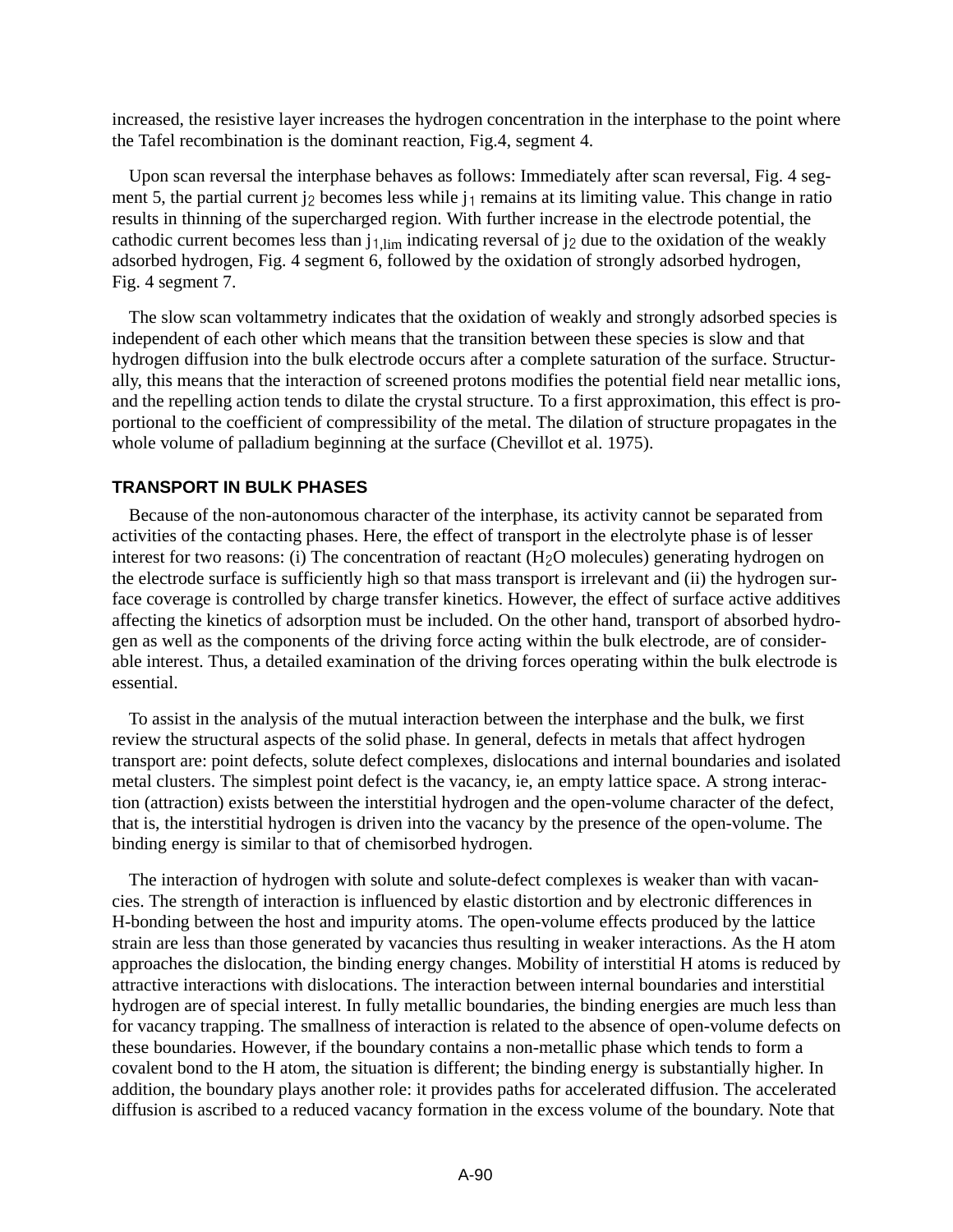the diffusion of interstitial H does not depend on vacancies; thus, the acceleration of diffusion may be related to the reduction of saddle-point energies at the boundaries. The acceleration of diffusion at higher concentration may be due to saturation of deep trapping. There is an indication that small metal clusters (on the order of 40 atoms) can trap as many as eight H atoms per metal atom. For clusters containing more than 40 atoms, the behavior is that of metallic phase (Cox et al. 1990).

#### **MODELING**

From a practical point of view two factors are of interest while designing a Me/H system, viz., the amount of stored hydrogen and the rate at which it can be moved between phases. In general, when modeling a charging/discharging cell, one must take into account the material balance, Faraday's law, Ohm's law and the polarization equation (Szpak, 1991). When modeling the Me/H system, we also have to include the effect of the interphase and hydrogen transport between, and within, particles making up the I:orous structure of the Me/H electrode. The latter effect will be described by the form of the auxiliary equations.

The development of a general model is not a trivial undertaking since charging/discharging of a metal hydride is a very complicated process. To illustrate, we consider the electrochemical charging of Pd rods, recently a topic of considerable interest. **A** model has been developed that incorporates the essential features of these processes and involves variables such as the electrochemical rate constants, the bulk diffusion coefficient and the charging current (Szpak et al. 1991). This simplified model predicts rather well the experimentally observed behavior of the charging of the palladium rods (Riley et al. 1992). The data show a number of characteristic features during charging, among them (i) the existence of an apparent threshold value for the cathodic current density; (ii) a slower rate for "unloading" than for "loading" the bulk electrode; and (iii) an initial charging rate that depends, for the most part, inversely on the radius of the Pd electrode. These features, in turn, imply the following: (i) cell current density controls the mode of charging/discharging; (ii) directional transport across the interphase—an unlikely situation for a passive interphase and diffusion control; and (iii) importance of geometrical considerations.

The difference in the loading and unloading rates and the incompleteness of unloading provide additional evidence for active participation of the interphase. The observed asymmetry is inconsistent with the linear-diffusion model because such a model would be analogous to ordinary diffusion with constant initial bulk concentration. Evidently, there exists a mechanism(s) that causes the adsorbed hydrogen to affect the loading and unloading rates differently. If we assign an active role to the interphase then a mechanism suggested by the slow scan voltammetry is provided. In particular, the force driving hydrogen across the interphase contains a contribution due to the electrode overpotential, affecting the  $\lambda_e$  layer, as well as contributions involving the electronic and mechanical interactions, influencing the  $\lambda_s$  part. Upon current reversal, the magnitude of the driving force is different and the asymmetry follows naturally. The transition between the diffusion and surface control, accounting for the observed difference in the mode of charging/discharging, occurs within the practical range of current densities.

Electrochemical charging of Pd electrodes involves coupling of interfacial processes with transport of interstitials in the electrode interior. Obviously, boundary conditions arise from the solution of equations governing the elementary adsorption-desorption and adsorption-absorption steps and the symmetry of the electrode. The active participation of the interphase manifests itself as inhomogeneous changes in surface morphology during prolonged exposure to evolving hydrogen. One way to demonstrate the inhomogeneity of the surface, particularly with respect to absorption, is to view the surface using Nomarski optics (Szpak et al. 1991). Such an inhomogeneity can be viewed as time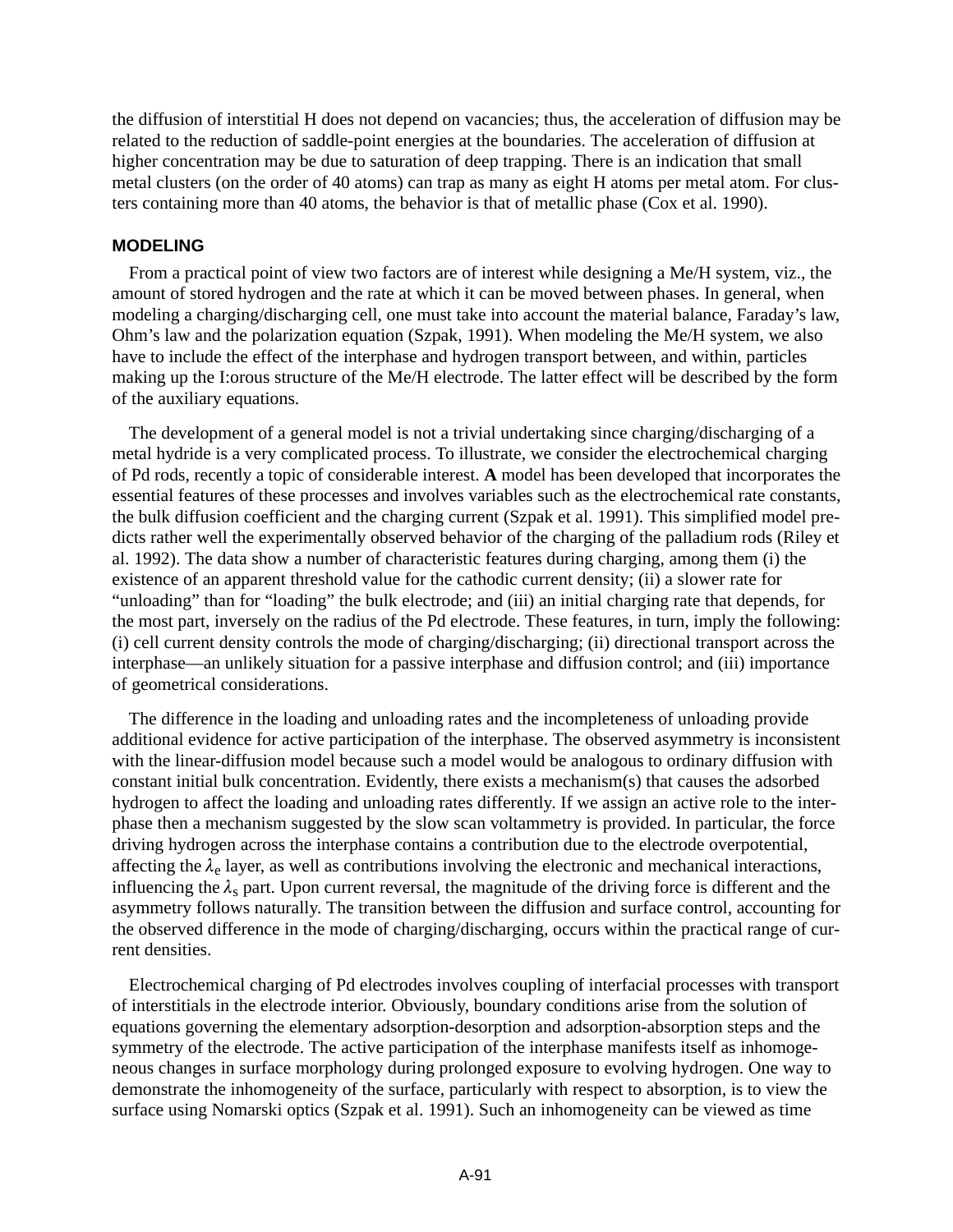dependent boundary conditions and, if combined with the concentration dependent diffusion coefficent, may lead to the formation of space structures (metastable regions) localized near the surface (Samgin et al. 1992).

A more complete model would include: conservation of energy from which the temperature distribution is determined; and recognition that the interphase constitutes an active, non-autonomous element in the transport of hydrogen. Thus, the Me/H model will have to include the effects of a changing interphase as well as the effects of electrode matrix and grain boundaries. The electrode matrix refers to the porous electrode structure while the grain boundaries refer to the metallurgical aspects within individual particles. The appropriate equations would have to be formulated to include coupling of the electrode–electrolyte processes within a multiphase environment while the transport within the individual particles would have to consider the presence of grain boundaries (Zeaschmar, 1983).

#### **CLOSING REMARKS**

Models are used both, to simulate a complex reality by simpler arrangements and to display essential features ofa physical system. Often, a simple model c~fies the interpretation of ambiguous data and avoids lengthy calculations that might be irrelevant to the problem being examined. We have applied a model where the structure of the interphase, as well as the operating driving forces, are determined by participating processes occurring in both contacting phases. We have treated the interphase as a passive element by assuming that the surface is homogeneous with respect to the chemical potential. Such an assumption is not realistic although it might be justified on the basis of the existence of the supercharged layer, I\*. Even so, this relatively simple model does remarkably well in predicting a saturation of the initial charging rate as well as the time required to obtain a full charge. Although this model predicts some small asymmetry in loading and unloading, it does not predict the magnitude of the asymmetry and it cannot account for the incomplete electrode unloading. Evidently, a more comprehensive model must be formulated that would provide mechanisms for asymmetric loading/unloading and to specify conditions leading to reproducible charging/discharging.

A final remark: The fundamental characteristics of the Me/H system are (i) uniqueness in electronic structure; (ii) binding sites of H atoms and their relationship to binding energy; (iii) sensitivity of interactions to cluster size; (iv) the question whether the most active sites are in an excited state or in the ground state. The Pd/H system is a system with strong proton lattice coupling and weak H-H repulsive forces.

#### **ACKNOWLEDGEMENT**

This work was supported, in part, by the Office of Naval Research and, in part, by the Naval Command, Control and Ocean Surveillance Center, RDT&E Division Exploratory Development Program.

#### **REFERENCES**

Auer, W. & Grabke, H.J. (1974) Ber. Bunsenges.,**78**, 58

Chevillot, J.-P., Farcy, J., Hinnen, C. & Rousseau, A. (1975) J. Electroanal. Chem., **64**,39

Ciureanu, M., Strom-Olsen, J.O., Ryan, D.H., Rudkowski, P. & Rudkowska, G. (1993)184th Electrochemical Society Meeting, New Orleans LA

Cox, D., Farget, P., Brickman, R., Hahn, M.Y. & Keldor, R. (1990) Catal. Lett., **4**,271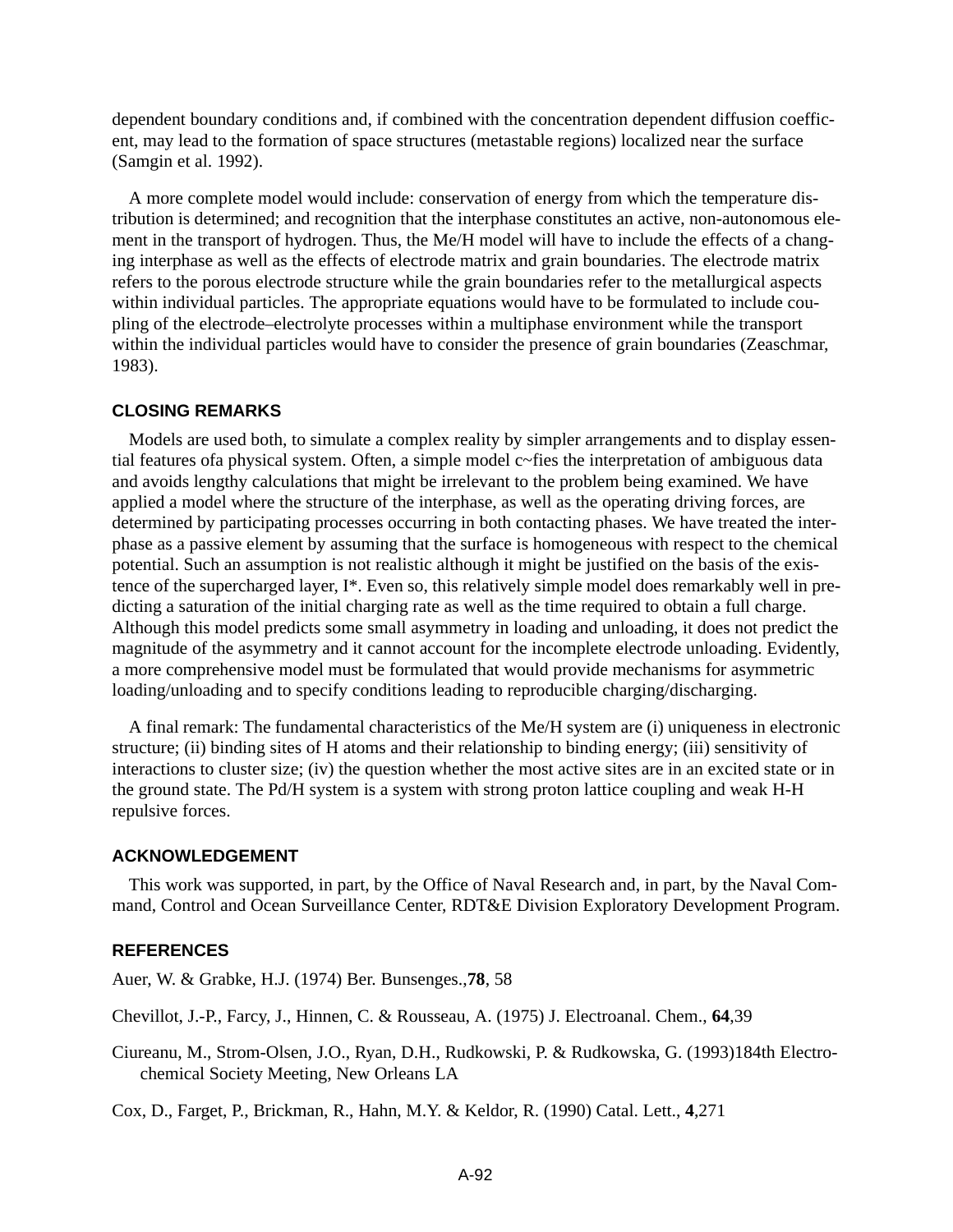Defay, R., Prigogine, I. & Bellemans, **A.** (1951) **Surface Tension and Adsorption,** Longmans, Green & Co, Ltd.,

London W1,

- Gorbunova, K.M. & Polukarov, Yu. M. (1967) Electrodeposition of Alloys, in **Advances in Electrochemistry,** Ch.W. Tobias, ed., vol. 5, Interscience Publishers, 1967
- Horiuti, J (1961) The Mechanism of the Hydrogen Electrode, in **Transactions of the Symposium on Electrode Processes,** chapter 2, J. Wiley & Sons, Inc., New York - London
- Lennard-Jones, J.E. & Dent, B.M. (1928) Proc. Roy. Soc., **A 121**, 247
- Nassenstein, H. & Kraus, W. (1956) Chem.-Ing. Technik, **28**,220
- Ohnishi, M., Matsumura, Y., Kuzuhara, M., Watada, M. & Oshitani, M. (1993) 184 th Electrochemical Society Meeting, New Orleans, LA
- Protopopoff, E. & Marcus, P. (1991) J. Chim. Phys., **88**, 1423
- Riley, A.M., Seader, J.D., Pershing, D.W. & Walling, C. (1992) J. Electrochem. Soc., **139**, 1342
- van Rysselberghe, P. (1966) Some Aspects of Thermodynamic Structure of Electrochemistry, in **Modern Aspects of Electrochemistry,** vol. IV, J.O'M. Bockris, ed., Plenum Press, New York
- Samgin, A.L., Tsidlikovski, V.I. & Baraboshkin, A.N., The Third International Conference on Cold Fusion, Poster 22-P-4
- Schlapbach, L. (1991) Hydrogen and its Isotopes in and on Metals, in **The Science of Cold Fusion,** A. Volta Center for Scientific Culture, Como, Italy,
- Sternling, C.V. & Scriven, L.E. (1959) A.I.Ch.E. J., **5**,514
- Szpak, S. (1961) **Dissertation,** University of Pennsylvania
- Szpak, S. (1991) Experimental Simulation of Porous Electrodes, in **Techniques for Characterization of Electrodes and Electrochemical Processes,** chapter 14, J. Wiley & Sons, Inc., New York
- Szpak, S., Gabriel, C.J., Smith, J.J. & Nowak, R.J. (1991) J. Electroanal. Chem., **309**, 273
- Szpak, S., Mosier-Boss, P.A., Scharber, S.R. & Smith, J.J. (1992) J. Electroanal. Chem., **337**, 147
- Szpak, S., Mosier-Boss, P.A., Gabriel, C.J. & Smith, J.J. (1994) J. Electroanal. Chem., **365**, 275

Zeaschmar, G. (1983) J. Applied Phys., **54**, 2281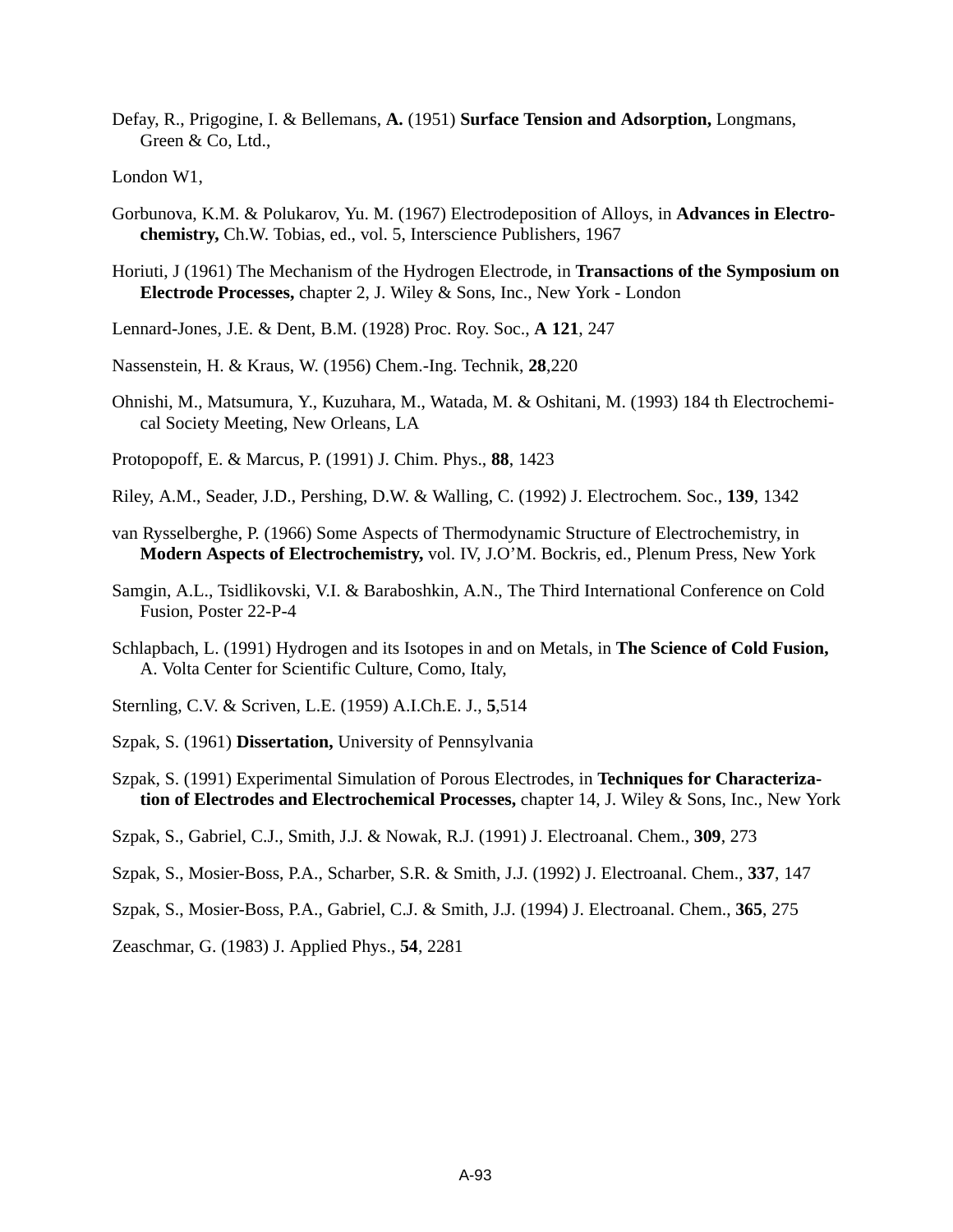# **FIGURE CAPTIONS**

Fig. 1 - Concepts of the metal/hydrogen(water) interphase

Fig. 1a - The Pd/H<sub>2</sub>(g) system. A simplified model of the Pd/H<sub>2</sub>(g) interphase and associated processes: (i) dissociation of molecular hydrogen and solution of H atoms in the bulk on the interstitial sites (after Schlapbach, 1991)

Fig. 1b - The Pd/H<sub>2</sub>O system. A model illustrating partial steps of the overall H<sup>+</sup>/H redox reaction and H absorption (after Bucur and Bota, 1983)

Fig. 1c - The Pd/H<sub>2</sub>O system. A model illustrating the complexity of the interphase; a - adsorption layer; t - charge transfer layer; e - surface dividing the interphase and the bulk electrode; l - lattice; j total cell current; H • H - Heyrovsky-Horiuti path; T - Tafel path; V - Volmer path; j<sub>4</sub> and j<sub>-4</sub> adsorbed/absorbed exchange fluxex;  $\lambda^*$  - non- autonomous interphase region (after Szpak et al. 1994)

Fig. 2 - Scanning electron micrographs of palladium surface and corresponding voltammograms on smooth and palladized surfaces.

Fig. 3 - Representation of processes associated with Pd-H codeposition. Potential scan range and partial currents are superimposed on the Pourbaix diagram for the  $H_2O - H_2$  system. (j<sub>1,lim</sub> refers to the rate of Pd<sup>2+</sup> ion reduction and  $j_2$  is a measure of H<sub>2</sub> generation (after Szpak et al. 1994)

Fig. 4 - Dynamics of the Pd/H<sub>2</sub>O interphase. Fluxes and their magnitude within regions defined in voltammogram.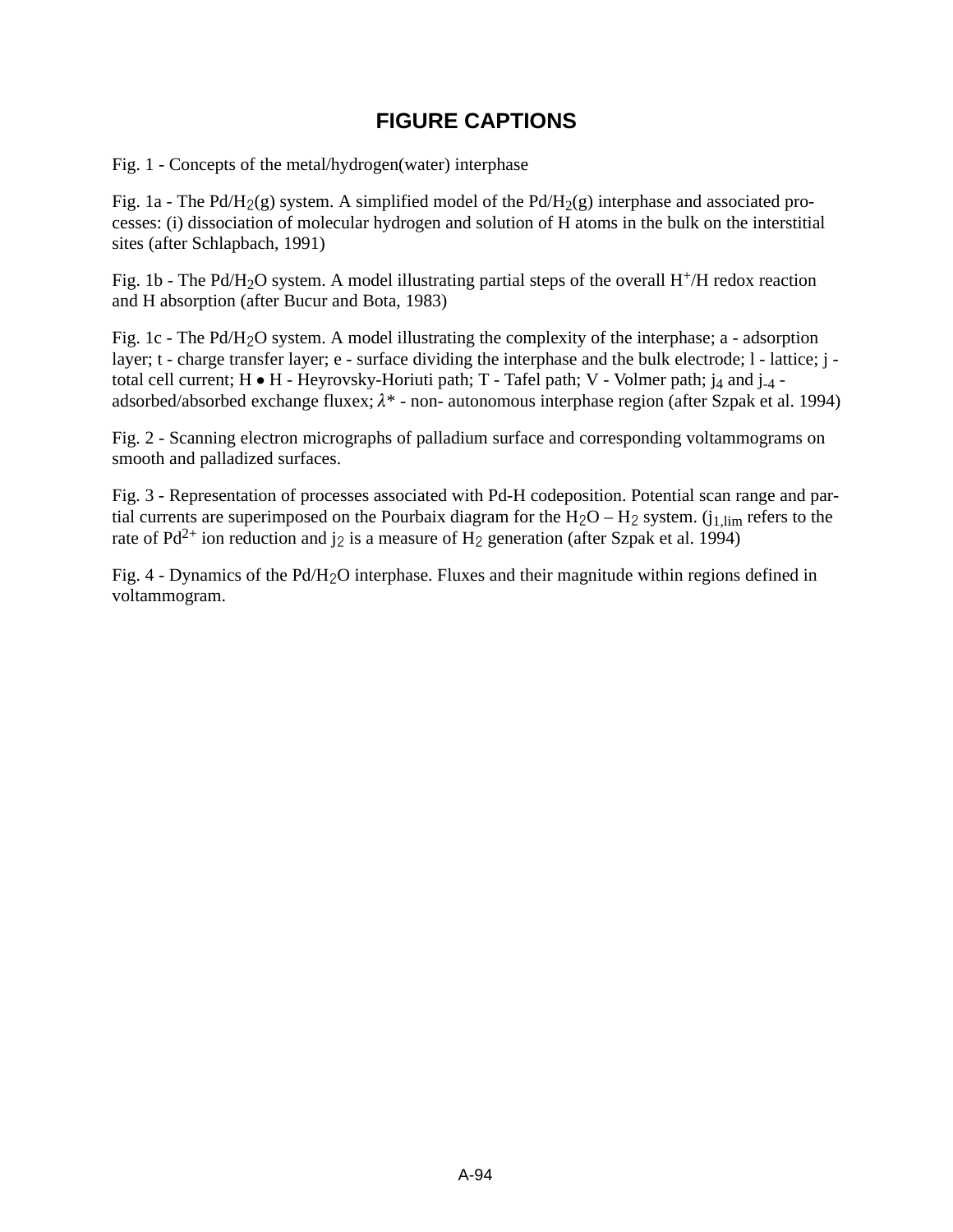

 $\mathsf b$ 



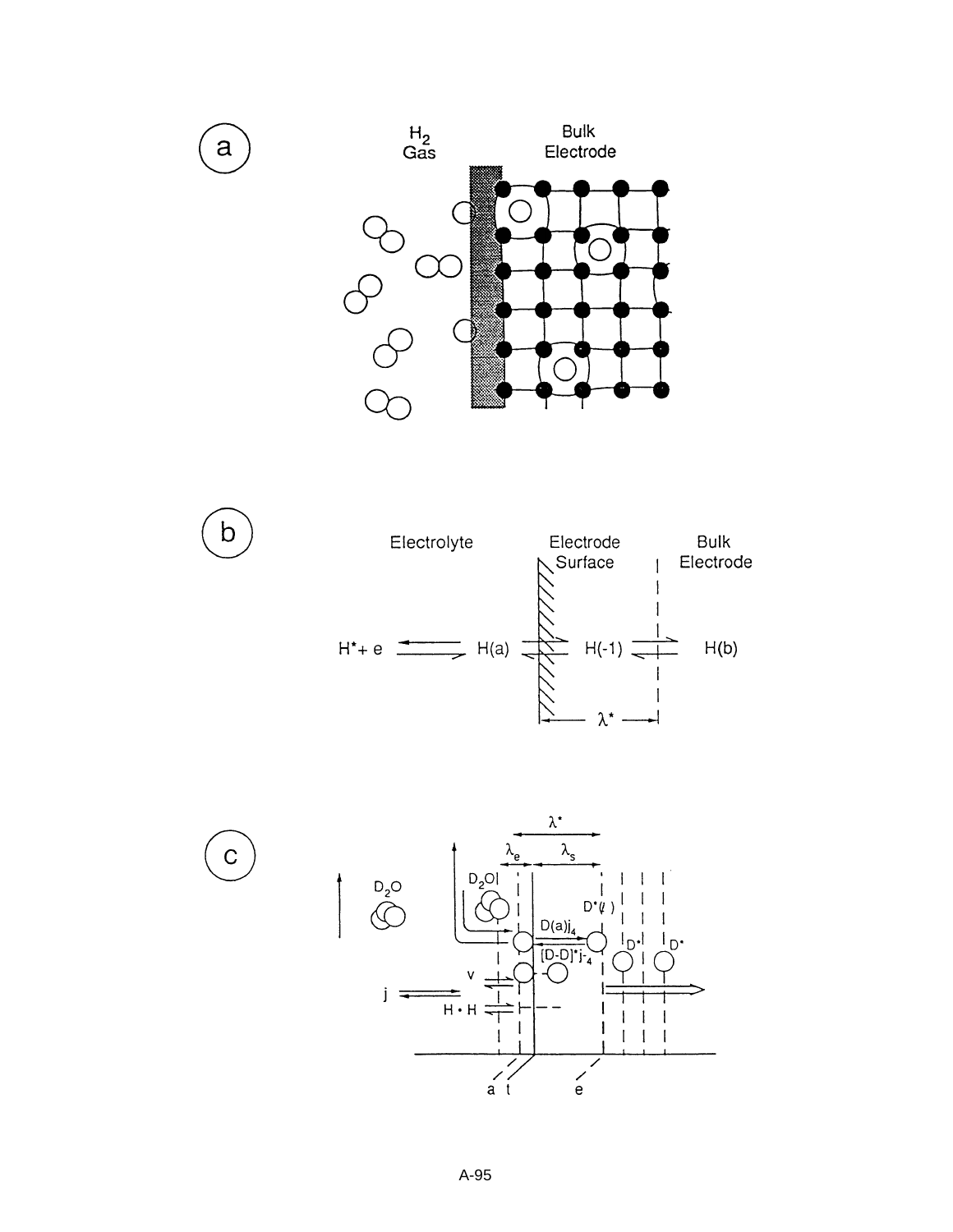

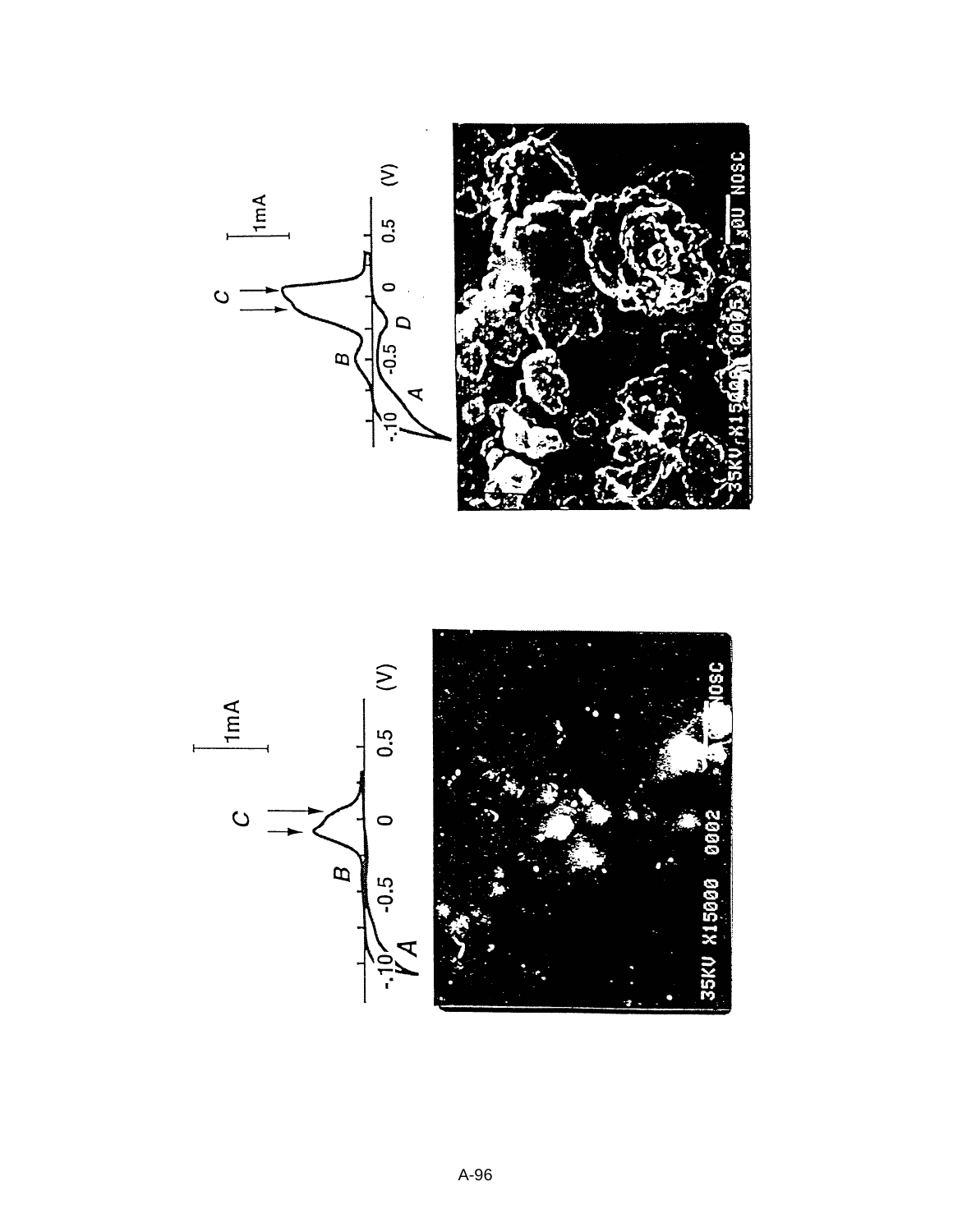